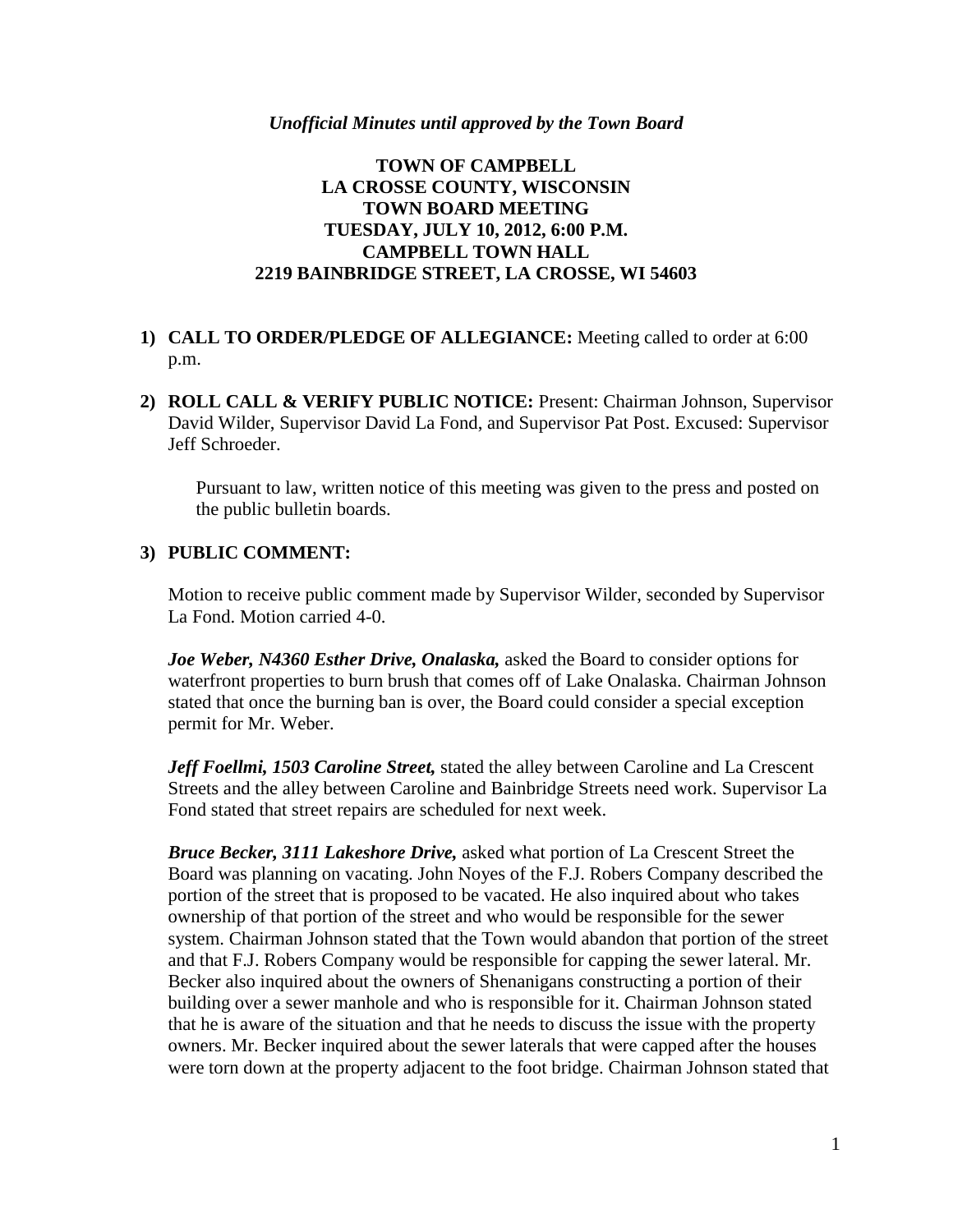there were questions regarding what the Town's requirements are regarding capping sewer laterals.

*Helen Vitale, 2913 North Bayshore Drive,* stated that she received a phone call regarding problems with sewers being served by Lift Station #2. Chairman Johnson stated that they are working on that issue.

Supervisor Wilder thanked the Maintenance Department for their work at Breezy Point Park and Plainview Park.

Motion to close Public Comment made by Supervisor Post, seconded by Supervisor La Fond. Motion carried 4-0.

**4. CONSENT AGENDA: (All items listed are considered routine and will be enacted with one motion. There will be no separate discussion of these items unless a Board member so requests, in which case the item will be removed from the Consent Agenda and be considered on the Regular Agenda)**

**A. Approval of Minutes**: Board of Review Meeting 6-6-12, Annual Liquor License Meeting 6-12-12, Regular Town Board Meeting 6-12-12, Board of Review Meeting 6-19-12, Special Town Board Meeting 6-19-12, Special Town Board Meeting 6-26-12

## **B. P**la**n Commission Meeting Recommendations: July 3, 2012**

- 1. Further discussion to update Comprehensive Plan for future use. **(held over)**
- 2. Roger Roellich, 1357 Nakomis Ave, variance for a deck that will lie within 75 feet of water line. **(postponed to 08/07/12 meeting)**

# **C. Payment of Bills:**

Motion to approve Consent Agenda made by Supervisor Post, seconded by Supervisor Wilder. Motion carried 4-0.

# **5. OLD BUSINESS:**

**A.** Discussion and possible action on purchase of a new or used generator for Town use.

Steve Pintz stated that he would hopefully have prices by next month. Gary Simenson asked that the Chairman meet with him on this issue before they go forward. No further action at this time.

**B.** Discussion and possible action on lease for Fisherman's Road boat landing.

Supervisor Schroeder was not present to provide further information. Motion to hold over made by Supervisor Wilder, seconded by Supervisor La Fond. Motion carried 4-0.

**C.** Discussion on opting out of La Crosse County Zoning.